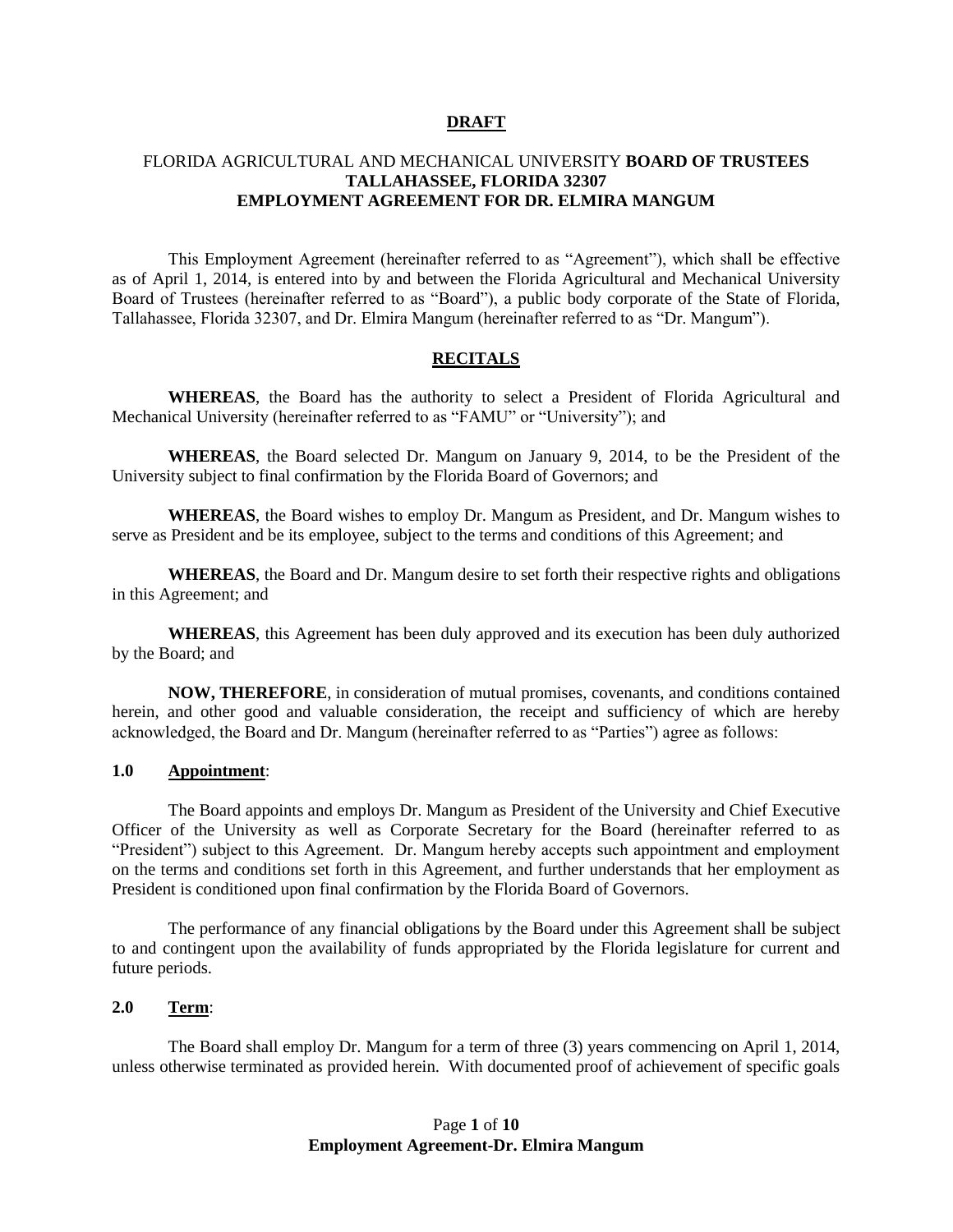and objectives as set forth by the Board, the term of this employment may be renewed or extended for an additional term of not less than three (3) years by a majority vote of the Board and the written consent of Dr. Mangum. Such renewal or extension shall occur by no later than June 30, 2016.

# **3.0 Powers and Duties**:

As President, Dr. Mangum shall perform all duties required subject to the U.S. and Florida Constitutions and Laws as constitutionally permissible, and the regulations, policies and procedures of the Florida Board of Governors and FAMU Board of Trustees, as now existing or hereafter promulgated. Those duties include, but are not limited to oversight of the general operations of the University including educational leadership; faculty and community relations; long-range strategic planning; budget formulation; supervision of the University's buildings, grounds and equipment controlled by the University; administration of the affairs of the University; student recruitment and services; fund raising, development, public relations and alumni affairs; recruitment of personnel; appointment, promotion and dismissal of all faculty and staff; crisis management; anti-hazing; and such other duties as mutually agreed upon with the Board.

During her presidency, Dr. Mangum shall place particular emphasis on and devote ample time to the strategic leadership of the University's fund raising strategy. This shall include, but shall not be limited to annually establishing operational goals as agreed upon by the Board and reviewing the two (2) year fund raising trend. The fund raising trend shall be used to set fund raising goals for each year.

# **4.0 Compensation**:

As compensation for the services to be performed under this Agreement, Dr. Mangum shall be paid an initial annual base salary of \$425,000. Any amount of the aforementioned annual base salary in excess of the amount authorized by the Florida Legislature shall be paid by the Florida A&M University Foundation, Inc. ("FAMU Foundation"). This annual base salary shall be payable according to the pay plan for Executive Service employees at the University, with appropriate deductions for taxes and benefits. The President's salary shall be reviewed annually and may be increased, but not decreased, at the discretion of the Board. Such annual salary review will be accomplished in conjunction with the Board's evaluation of performance as provided for in paragraph 5.0 of this Agreement.

## **5.0 Goal Setting, Evaluation, and Bonuses**:

- **5.1 Goal Setting**: On or before July 1, 2014, and on or before each July 1 thereafter, Dr. Mangum shall provide to the Board Chair a list of proposed goals and objectives for the twelve (12) month period beginning on July 1. The Board or a Committee thereof and Dr. Mangum shall agree upon finalized goals and objectives for that twelve (12) month period.
- **5.2 Evaluation**: On or before June 1, 2015, and no later than each June 1 thereafter, Dr. Mangum shall initiate the evaluation process on such approved goal and objectives for the previous rating period by submitting to the Board a self-appraisal of said period's performance. The appraisal shall address performance related to each of the goals and objective agreed upon for said period's performance.

Commencing July 1 and concluding not later than October 31 of each year, the Board shall evaluate Dr. Mangum's performance based on her achievement of the mutually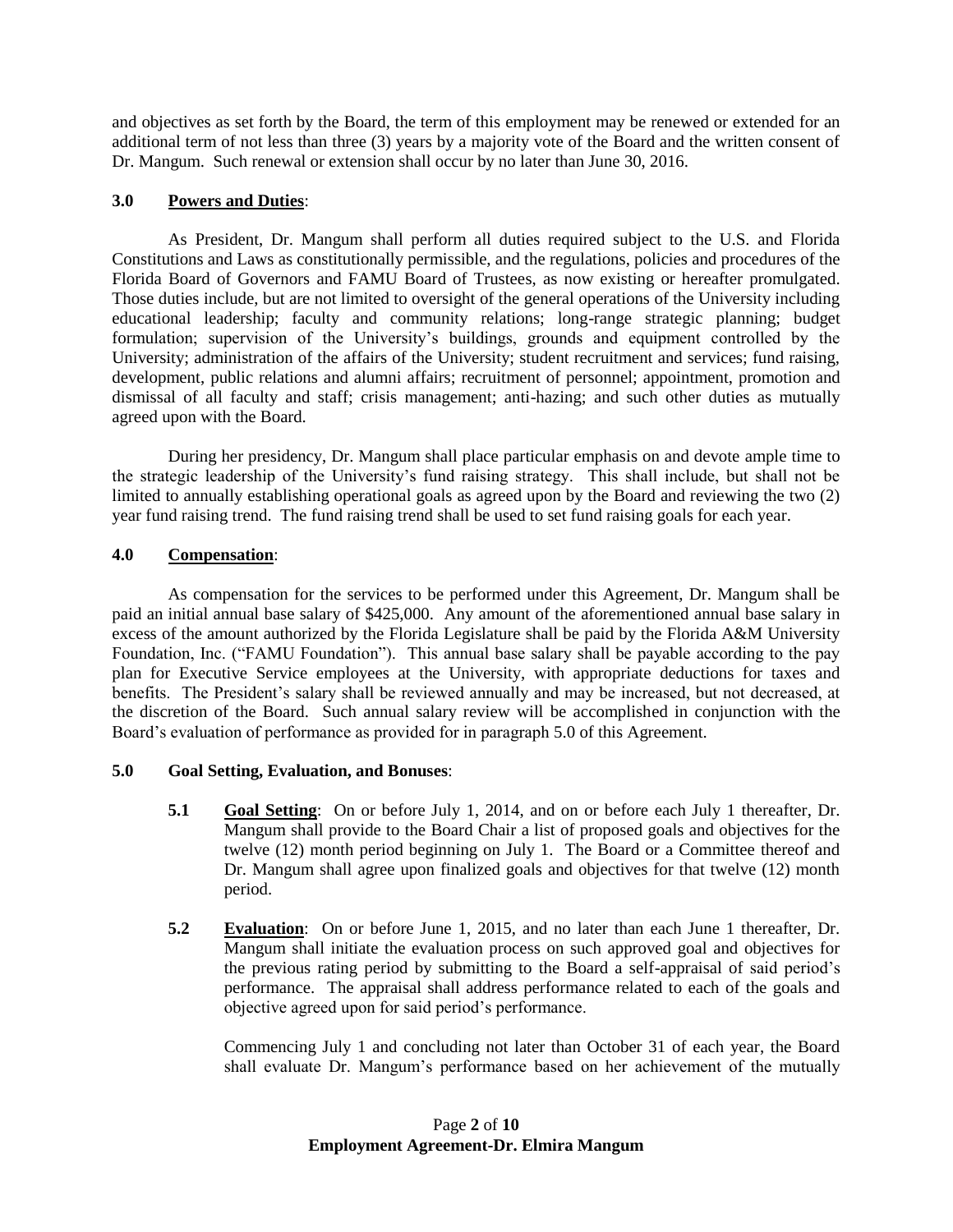agreed upon specified goals and objectives and such other criteria as the Board deems appropriate.

**5.3 Performance Bonuses**: Based upon her achievement of specific annual goals and objectives which have been mutually agreed upon in writing by Dr. Mangum and the Board, Dr. Mangum may be eligible to receive an annual performance bonus not to exceed ten percent (10%) of the annual base salary, as provided for in subparagraph 4.0, contingent upon the availability of funds from the FAMU Foundation.

## **6.0 Other Compensation and Benefits**:

The Board authorizes the FAMU Foundation to provide Dr. Mangum with the following additional compensation and benefits:

- **6.1 Annuity**: An annuity in the amount of fifteen percent (15 %) of Dr. Mangum's annual base salary.
- **6.2 Housing**: For the benefit and convenience of the University and as a term and condition of her employment as President of the University, Dr. Mangum shall reside in the oncampus building designated as the President's residence, on a rent-free basis. The University shall pay for all maintenance and operating expenses, including grounds keeping, general maintenance, housekeeping, and all utilities including telephone, cable, Internet, electric, gas and water. The University shall be responsible for any real estate tax liabilities. Dr. Mangum shall maintain insurance for any personal property of her family maintained at the residence. Dr. Mangum shall obtain prior approval from the Chair of the Board for any capital improvements or repairs to the home or its grounds which have a project cost over \$10,000. The Board's designee and Dr. Mangum shall meet prior to her employment to review and assess refurbishments needed for the home, which the University shall arrange for completion prior to Dr. Mangum's commencement of employment.

For the convenience of the University, the President's residence shall be available, and shall be used, for University-related business and entertainment on a regular and continuing basis. The University and Dr. Mangum shall coordinate on the hosting of events at the President's residence. All costs associated with such events shall be paid by the University or the FAMU Foundation, as appropriate.

Dr. Mangum and her family shall vacate the President's residence no later than thirty (30) days following the effective date of termination or expiration of this Agreement (including all renewals and extensions). In the event of termination of Dr. Mangum's employment due to her death or disability, her family may continue to live in the residence for up to ninety (90) days following such termination.

If the University fails at any period to make the President's residence ready for occupancy by Dr. Mangum, she will receive a housing allowance of \$3,000 per month for such period.

**6.3 Automobile Allowance**: An automobile allowance of \$1,000 per month.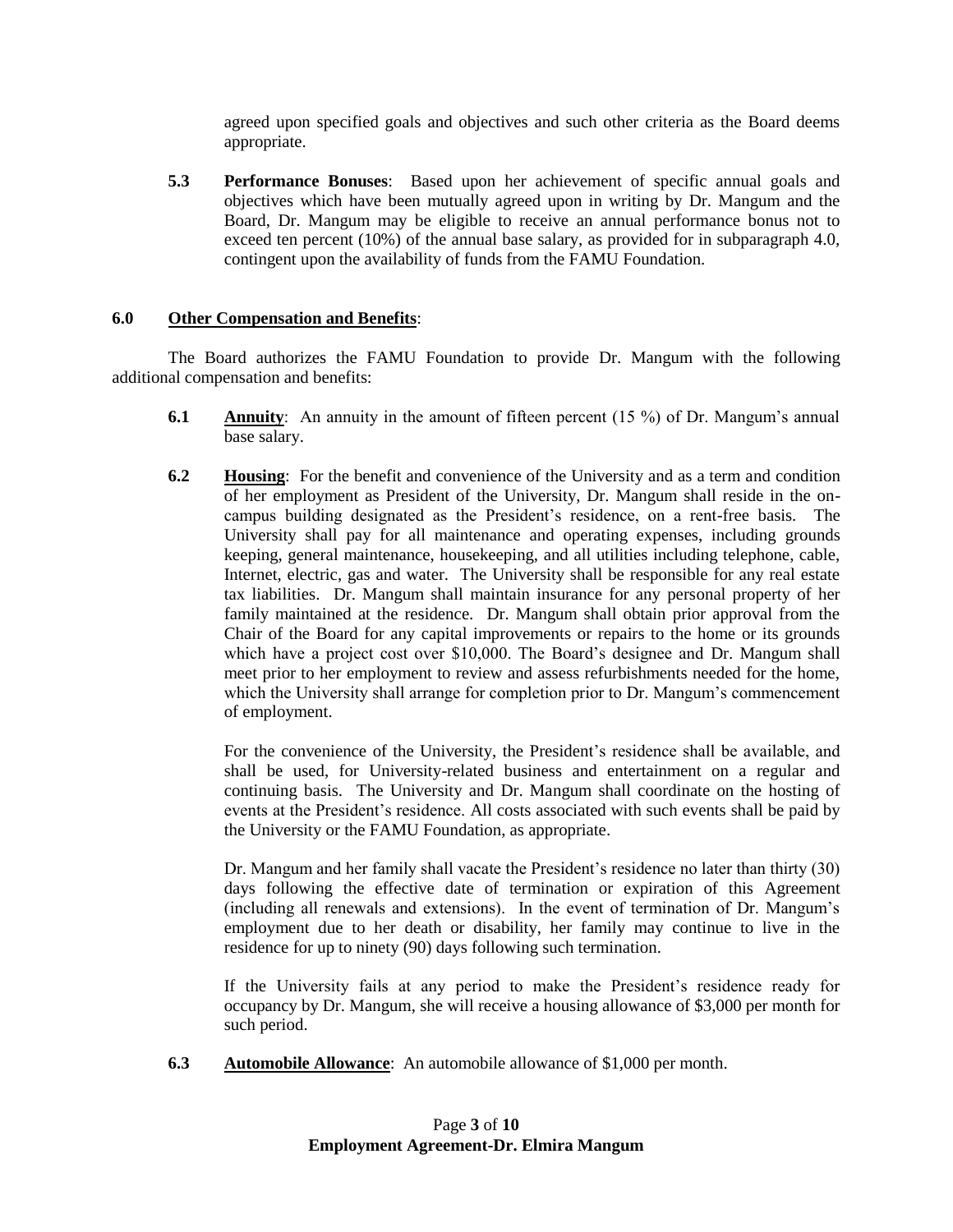**6.4 Club Memberships**: To further enable Dr. Mangum to carry out her duties pursuant to this Agreement, payment of the annual fees and dues for membership in the Governor's Club and a country club.

# **7.0 Other Benefits**:

- **7.1 Relocation Expenses**: The University shall pay Dr. Mangum's reasonable moving expenses incurred in moving Dr. Mangum and her family and their tangible personal property (including the packing and unpacking of such tangible personal property) from her current home in Ithaca, New York to Dr. Mangum's residence in the Tallahassee, Florida area.
- **7.2 FAMU-Related Business and Entertainment at Private Residence**: For any period in which Dr. Mangum is residing in a private residence due to the unavailability of the University's residence for the President, Dr. Mangum's private residence may be used for FAMU related business and entertainment. The costs associated with such specific events, including but not limited to catering and cleaning, shall be paid by the University or FAMU Foundation on behalf of the University as appropriate. The University shall reimburse Dr. Mangum for any damage to her furnishings arising from the hosting of FAMU events, to the extent not covered by Dr. Mangum's homeowners insurance.
- **7.3 FAMU Business and Travel Expenses**: The University shall reimburse Dr. Mangum for all reasonable FAMU related business and travel expenses including annual dues and membership fees for professional associations, meetings and entertainment. The Board may fulfill this obligation through the use of University funds or available funds within the FAMU Foundation as appropriate.
- **7.4 Technology Support**: The University shall provide reasonable telephonic, computer, internet access, facsimile and related equipment at Dr. Mangum's private residence for the performance of her official duties, as appropriate. In addition, the University shall pay Dr. Mangum a monthly cellular phone stipend for use in her official duties consistent with the Board's regulations, policies and procedures as now existing or hereafter promulgated.
- **7.5 Other Non-Compensation**: The Board authorizes the FAMU Foundation to provide Dr. Mangum with other forms of non-salary compensation in its discretion subject to prior approval of the Board at the time of the annual budget approval for the FAMU Foundation.

# **8.0 Standard Benefits**:

Dr. Mangum shall be eligible to participate in all present and future benefits plans maintained by FAMU for Executive Service employees. Such benefits shall include, without limitation, health care, short-term and long-term disability, life insurance programs, retirement plans, deferred compensation plans, tax-deferred savings plans, flexible spending accounts, and annual and sick leave.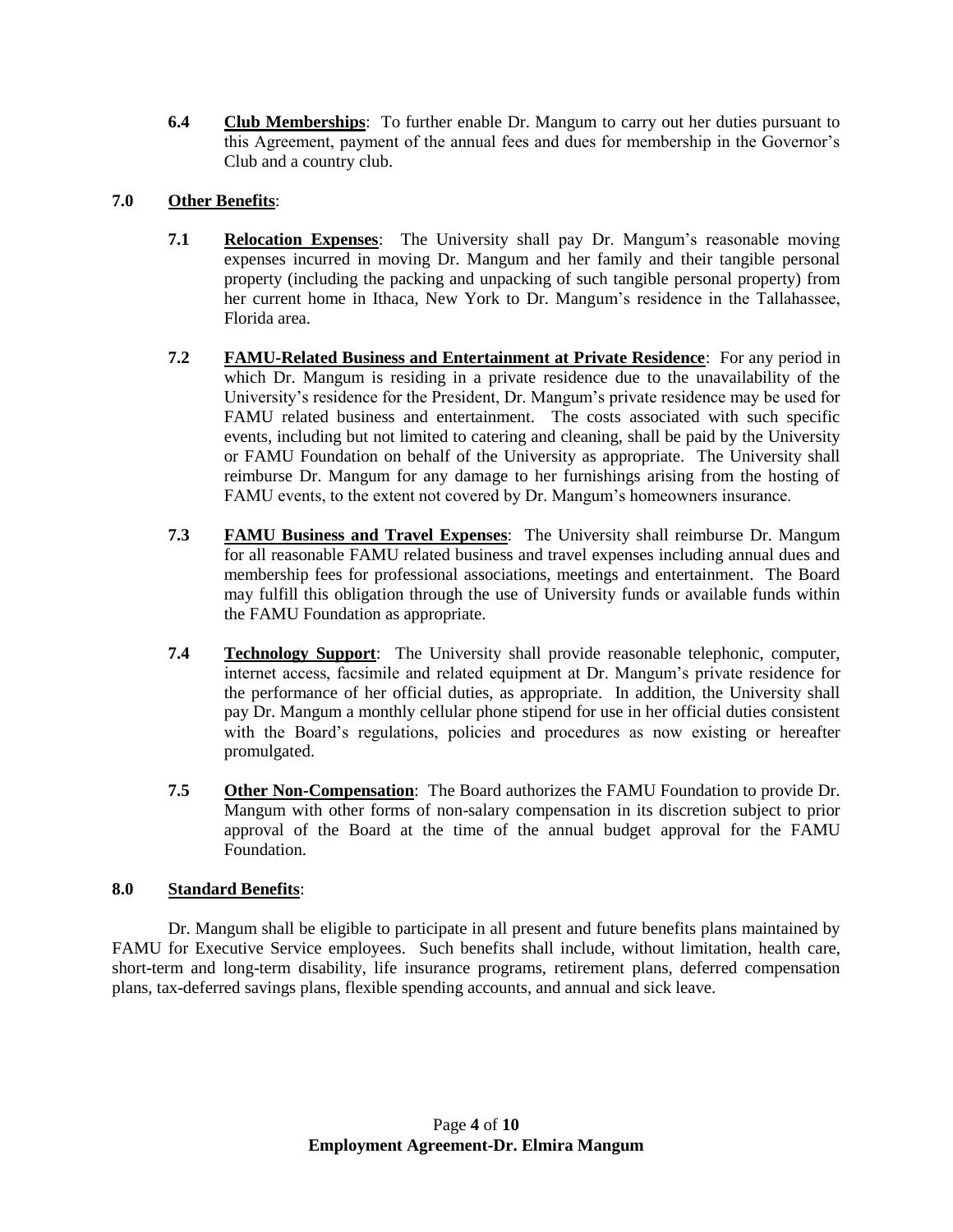### **9.0 Participation on Corporate Boards and Other Outside Activities**:

 Dr. Mangum agrees to faithfully and diligently discharge all obligations under Agreement and to devote full-time attention and energies to her duties as set forth in this Agreement. The expenditure of reasonable amounts of time for personal or outside business, as well as charitable and professional development activities, shall be permitted in accordance with this paragraph, provided such activities do not interfere with the duties or services to be render under this Agreement, the Florida Code of Ethics, and applicable regulations, policies and procedures of the Board or the Florida Board of Governors as now existing or hereafter promulgated. Dr. Mangum shall not engage in any activity that conflicts with or is adverse to the best interests of FAMU.

**9.1** Requirement of Prior Approval: With prior approval of the Board Chair and subject to the confirmation of the Board, Dr. Mangum may serve on the board of directors of forprofit or non-profit corporations. Any and all income earned by Dr. Mangum in connection with her service on such board of directors shall be paid to and retained by her, and such income or other compensation shall have no effect on the amount of salary, compensation and benefits she is otherwise entitled to receive hereunder.

## **10.0 Tenure**:

Dr. Mangum shall be granted a tenured faculty appointment at the rank of Professor in the College of Education upon her appointment as President and shall be accorded all the rights and privileged afforded to such appointment. Dr. Mangum's faculty tenure and status shall be subject to the same Board regulations, policies and procedures available to other tenured faculty of the University.

Tenure status as a member of the University's faculty is separate and distinct from Dr. Mangum's role as President. Such tenure status is also governed by the collective bargaining agreement for the faculty and the Board's regulations, policies and procedures regarding tenure. However, such regulations, policies and procedures have no bearing on the appointment of Dr. Mangum as President.

## **11.0 Termination**:

- **11.1 Termination for "Cause":** The Board and Dr. Mangum agree that the Board may terminate this Agreement at any time for cause upon "a majority vote of all the members of the Board," as set forth in Article 5.6 of the Board Operating Procedures. For the purposes of this Agreement, "cause" shall be defined as conduct determined by a majority of the Board to be:
	- (a) gross negligence or willful malfeasance in the performance of her duties that materially harms the University;
	- (b) acts or omissions by Dr. Mangum that are undertaken or omitted knowingly and felonious or fraudulent and involve material dishonesty or moral turpitude;
	- (c) formal indictment or charge of the President in a court of law with any felony, or any other crime involving misuse or misappropriation of University funds;
	- (d) breach of any fiduciary duty with respect to the University; and

# Page **5** of **10 Employment Agreement-Dr. Elmira Mangum**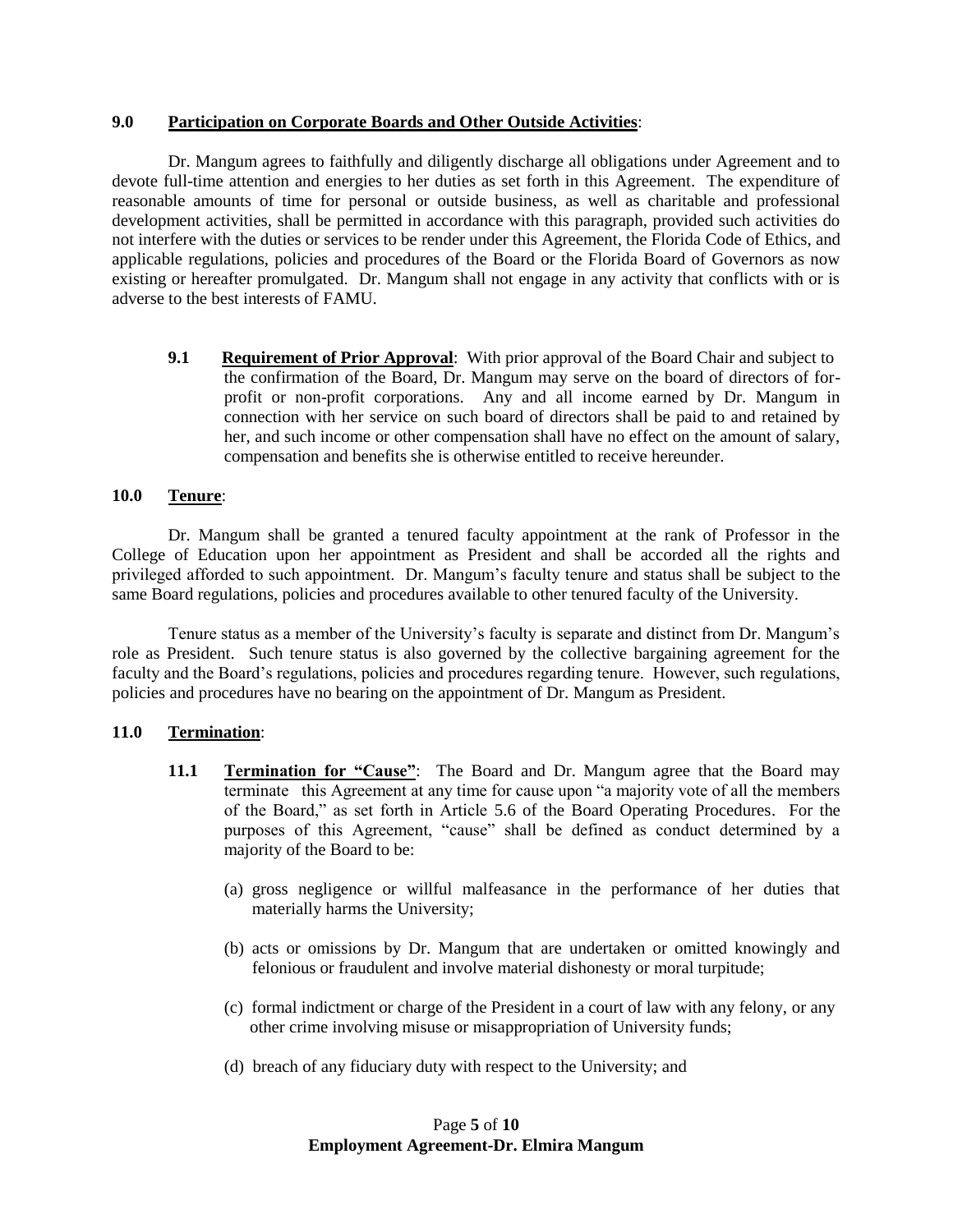(e) material or repeated failure to comply with the written regulations, policies and procedures of the Florida Board of Governors or FAMU Board of Trustees or the terms of this Agreement that harms the University.

In the event of termination for cause by the Board, Dr. Mangum's employment shall cease and she shall not be entitled to any further compensation or benefits.

## **11.2 Termination without Cause**:

- (a) Upon a majority vote by the Board casting a vote in favor of termination without cause, the Board may terminate Dr. Mangum's employment as President effective not fewer than ninety (90) days after the date of such vote at any time during this Agreement. Within sixty (60) days after said vote for termination without cause, Dr. Mangum shall notify the Board in writing whether she intends to continue with the University with the rank of Tenured Professor in the College of Education. However, should a termination without cause occur, it will be the Board's option, regardless of the reason for termination and the amount of compensation due, to immediately relieve the President of her duties with pay for the required notice period.
- (b) If Dr. Mangum decides to continue with the University as a Tenured Professor, then upon the effective date of her termination as President, she shall be entitled to sabbatical benefits for the period of twelve (12) months equal to: (i) her annual base salary in effect at the time such a termination is effective; and (ii) health insurance benefits to the same extent as provided prior to said termination.
- (c) If Dr. Mangum declines to continue with the University as a Tenured Professor, she shall be entitled to receive a lump sum severance payment equal to the maximum amount allowable pursuant to Section 215.425, Florida Statutes (2013), as may be deemed applicable and consistent with the provisions of Section 1012.975, Florida Statutes. In addition, Dr. Mangum shall be paid all accrued annual, sick, compensatory or administrative leave, and other sums which she is lawfully due. If Dr. Mangum becomes gainfully employed during the twenty (20) week period, Dr. Mangum agrees to promptly notify the Board in writing and all further payment under this paragraph shall immediately cease.
- **11.3 Public Statement Regarding Termination**: Upon the conclusion of Dr. Mangum's service as President for any reason other than for cause or death, the University and Dr. Mangum shall work in good faith towards a statement regarding the conclusion of her presidency. In the event of death or termination for Cause, the University will direct and control the issuance and content of any announcement, release or other statement to any third party, including employees and other members of the University community, as well as the press.

#### **12.0 Resignation**:

Dr. Mangum may terminate this Agreement at any time upon a minimum of ninety (90) days prior notice to the Board. Dr. Mangum's employment as President shall cease on the effective date of her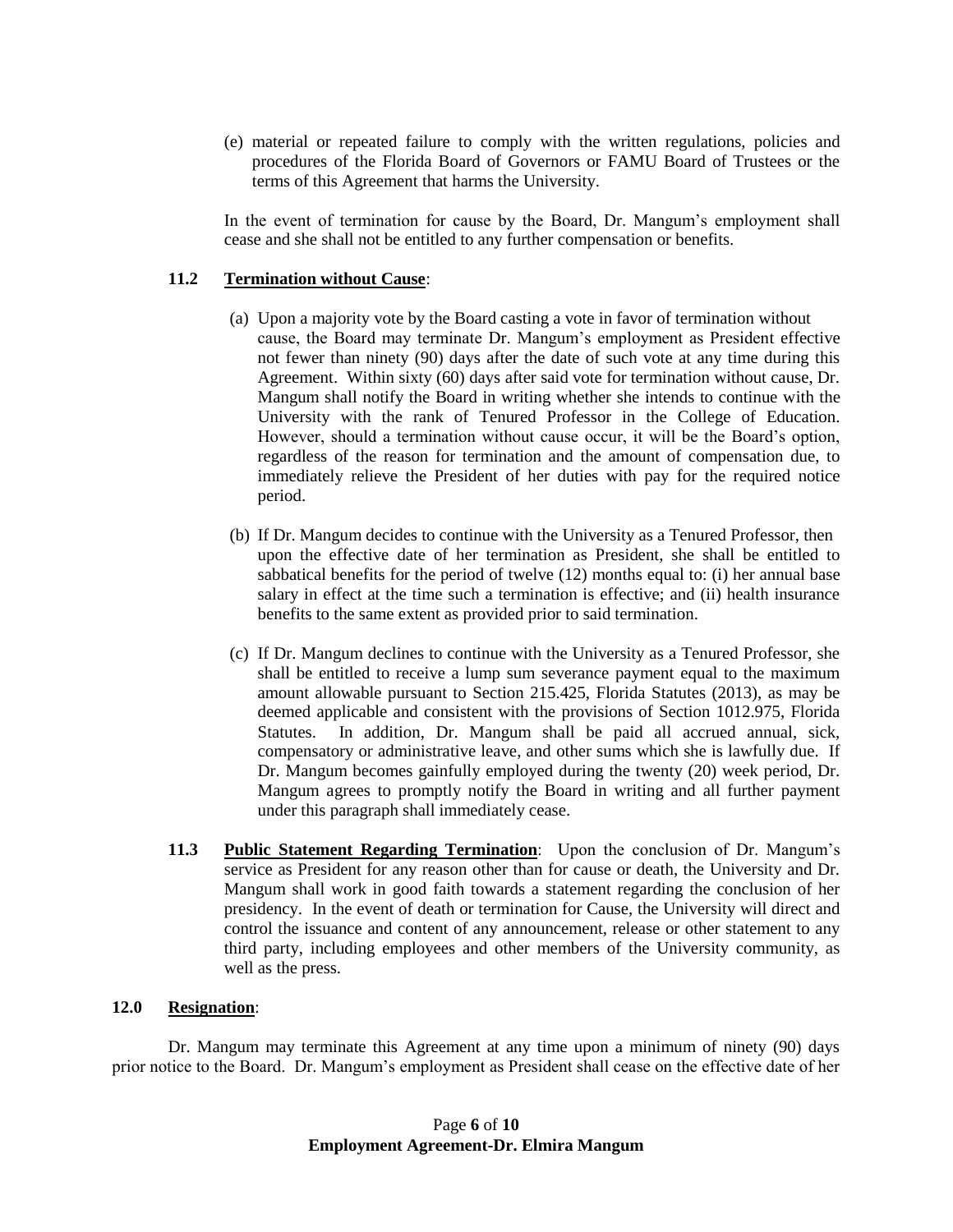resignation, and shall not be entitled to any further presidential compensation or benefits as President, except as set forth in the University's various benefit plans with respect to vesting and rights after termination of employment. Dr. Mangum may, at her election, assume active duties as a tenured member of the University's faculty.

## **13.0 Sabbatical and Post-Presidential Faculty Position**:

- **13.1 Sabbatical**: Dr. Mangum shall be entitled to the sabbatical benefits set forth in paragraph 11.2(b) if she elects to continue with the University as a Tenured Professor under the following circumstances:
	- (a) the natural expiration of the term of this Agreement;
	- (b) a termination without cause as set forth in paragraph 11.2; or
	- (c) a resignation as set forth in paragraph 12.0.
- **13.2 Post-Presidency Faculty Position**: At the conclusion of her sabbatical, Dr. Mangum shall continue to be employed by the Board as a Tenured Professor. During the first year of her post-presidency faculty position, she shall receive a base salary equal to ninety percent (90%) of her final base salary as President. After the first year of her postpresidency faculty position, Dr. Mangum shall receive a base salary equal to that of the highest paid professor of the University.

For the purposes of this paragraph, the definitions of "Tenured Professor" or "faculty position" shall not include senior executive, administrative or academic administrative positions of the University such as provost, vice president, associate or assistant vice president, dean, director, department chair or any other position at the University defined as "at will."

## **14.0 Dispute Resolution**:

The Board and Dr. Mangum agree that if any dispute arises concerning this Agreement they will first attempt in good faith to resolve the dispute to their mutual satisfaction.

- **14.1 Mediation**: If the Board and Dr. Mangum are unable to resolve their disputes informally, they both agree that any controversy or claim that either party may have against the other arising out of or relating to the construction, application or enforcement of this Agreement, as well as any controversy or claim based upon the alleged breach of any legal right relating to or arising from Dr. Mangum's employment and/or termination of her employment shall be submitted to non-binding mediation. Within fifteen (15) days after delivery of a written notice of request for mediation from one party to the other, the dispute shall be submitted to a single mediator chosen by the Parties in Tallahassee, Florida. The cost and fees with mediation shall be borne by the University. The Parties agree to pay their own attorney's fees and costs.
- **14.2 Arbitration**: If mediation, as described in paragraph 14.1, is unsuccessful, the Board and Dr. Mangum agree that they will submit the dispute to confidential, binding arbitration before one arbitrator in Tallahassee, Florida, in accordance with the Employment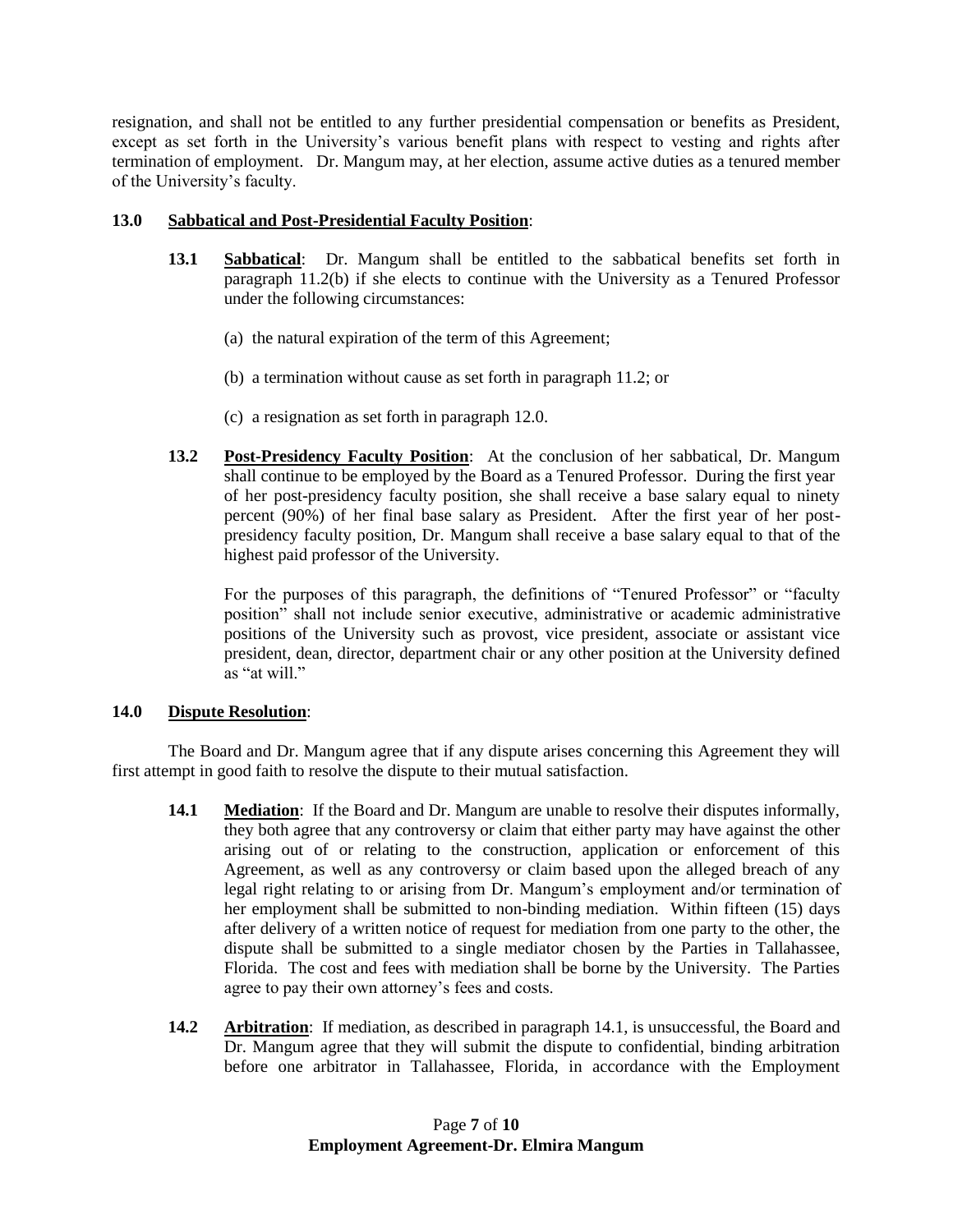Arbitration Rules and Mediation Procedures of the American Arbitration Association (hereinafter "AAA") then in effect. The AAA shall provide a list of three arbitrators who are National Academy of Arbitration members. Within ten (10) days of receipt thereof, each party shall strike one, Dr. Mangum shall strike first and notify the University of such choice within ten (10) days of marking of the list and the University shall strike last. Pursuant to the Rules, discovery may include depositions, interrogatories and document production. In any controversy between the University and Dr. Mangum involving the construction, application or enforcement of this Agreement, the arbitrator must base his/her decision upon the written contract and shall not have power to modify, add to or ignore terms of the Agreement. The written decision of the arbitrator shall be final and conclusive upon both Parties and may be entered in any court having jurisdiction thereof. Arbitrator compensation and administrative fees shall be paid by the University. The Parties agree to pay their own attorney's fees and costs.

To the extent permitted by law, both Parties will use their best efforts to keep any disputes and any efforts to resolve disputes confidential, involving only their respective legal counsel and other persons determined in good faith to have a need to know. To the extent permitted by law, they will also use their best efforts to ensure that such persons do not further disclose any such information. The Board and Dr. Mangum agree that no arbitrator may be an employee at the University or have any material personal or business relationship with the Board, University, or the FAMU Foundation.

#### **15.0 Personal Contract**:

The obligations and duties of Dr. Mangum shall be personal and not assignable or delegable in any manner whatsoever. This Agreement shall be binding upon the heirs, administrators, personal representatives, successors and assigns of both Parties.

#### **16.0 Notice**:

Unless and until changed by either party giving written notice to the other, the addresses below shall be the addresses to which all notices required or allowed by this Agreement shall be sent:

| If to the University: | Chair, FAMU Board of Trustees<br>Florida A&M University<br>Suite 400, Lee Hall<br>1601 South MLK Jr. Blvd.<br>Tallahassee, Florida 32307 |
|-----------------------|------------------------------------------------------------------------------------------------------------------------------------------|
| With a copy to:       | Division of Legal Affairs<br>Florida A&M University<br>Suite 400, Lee Hall<br>1601 South MLK Jr. Blvd.<br>Tallahassee, Florida 32307     |
| If to the President:  | Dr. Elmira Mangum<br>Office of the President<br>Florida A&M University                                                                   |

# Page **8** of **10 Employment Agreement-Dr. Elmira Mangum**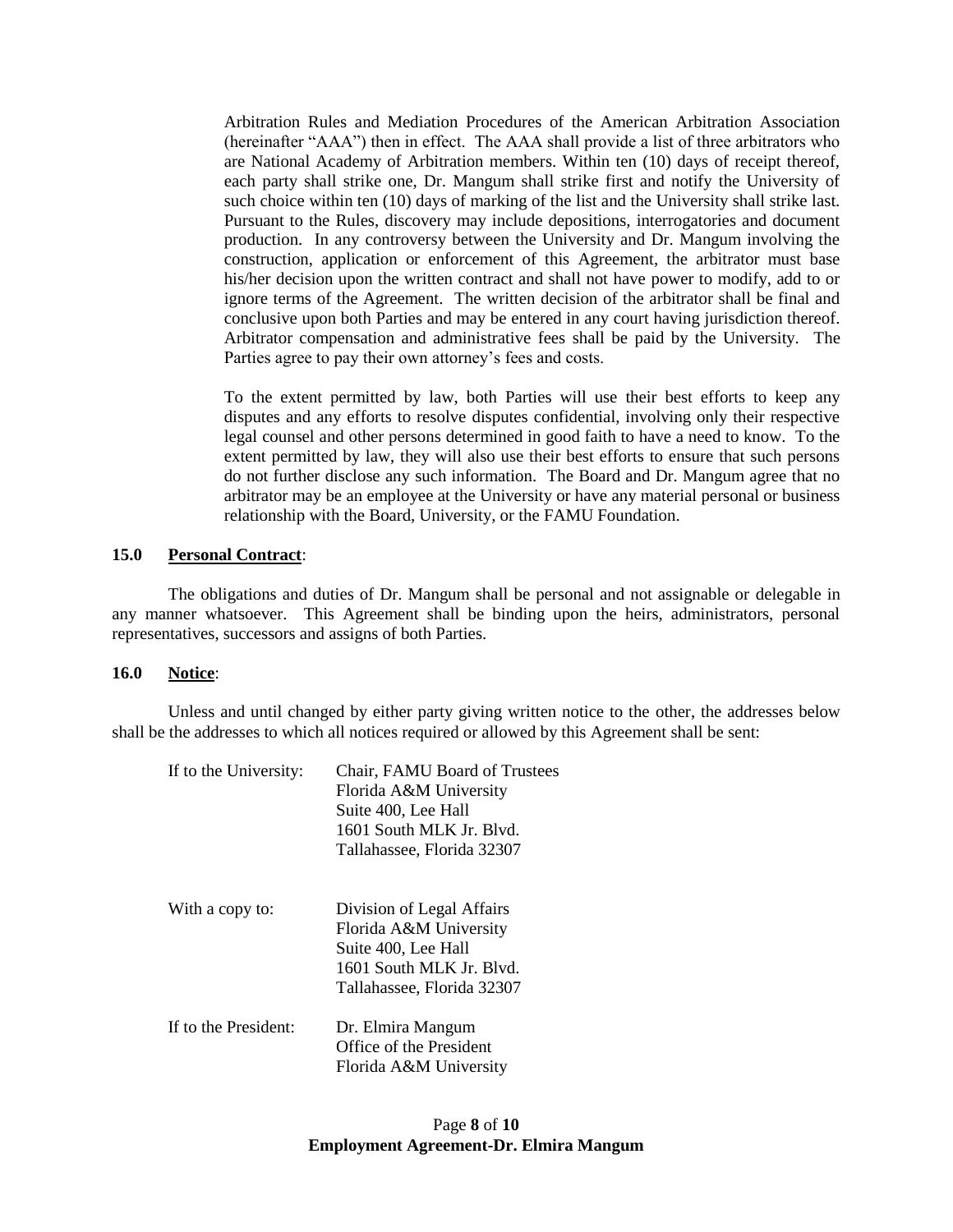|                 | Suite 400, Lee Hall<br>1601 South MLK Jr. Blvd.<br>Tallahassee, Florida 32307                                                               |
|-----------------|---------------------------------------------------------------------------------------------------------------------------------------------|
| With a copy to: | Raymond D. Cotton, Esq.<br>Mintz Levin Cohn Ferris Glovsky & Popeo, P.C.<br>701 Pennsylvania Avenue NW<br>Suite 900<br>Washington, DC 20004 |

#### **17.0 Severability**:

The invalidity or unenforceability of any provision of this Agreement shall not affect the validity or enforceability or any other provision of this Agreement and this Agreement shall be construed and enforced in all respects as if the invalid or unenforceable provision is not contained herein.

## **18.0 Waiver**:

Any party's failure to enforce strict performance of any covenant, term, condition, promise, agreement or undertaking set forth in this Agreement shall not be construed as a waiver or relinquishment of any other covenant, term, condition, promise, agreement or undertaking set forth herein, or waiver or relinquishment of the same covenant, term, condition, promise, agreement or undertaking at any time in the future.

### **19.0 Counterparts**:

This Agreement may be executed in counterparts, and by the Parties on separate counterparts each of which, when so executed, shall constitute but one of the same instrument.

## **20.0 No Trust Fund**:

Nothing contained herein and no action taken pursuant to the provisions of this Agreement shall create or be construed to create a trust of any kind.

## **21.0 Confirmation Required**:

This Agreement shall become effective only upon confirmation of Dr. Mangum's appointment as President by the Florida Board of Governors.

## **22.0 Governing Law**:

This Agreement shall be construed and interpreted, and the rights of the parties determined in accordance with the U.S. and Florida Constitutions and Laws as constitutionally permissible, and the regulations, policies and procedures of the Florida Board of Governors and FAMU Board of Trustees, as now existing or hereafter promulgated. The Parties hereby agree to submit to the jurisdiction of Florida courts and federal courts located in Florida. Further, the Parties agree that proper venue for any suit concerning this Agreement shall be Leon County, Florida, or the Federal Northern District of Florida.

## **23.0 Entire Agreement and Modification**: